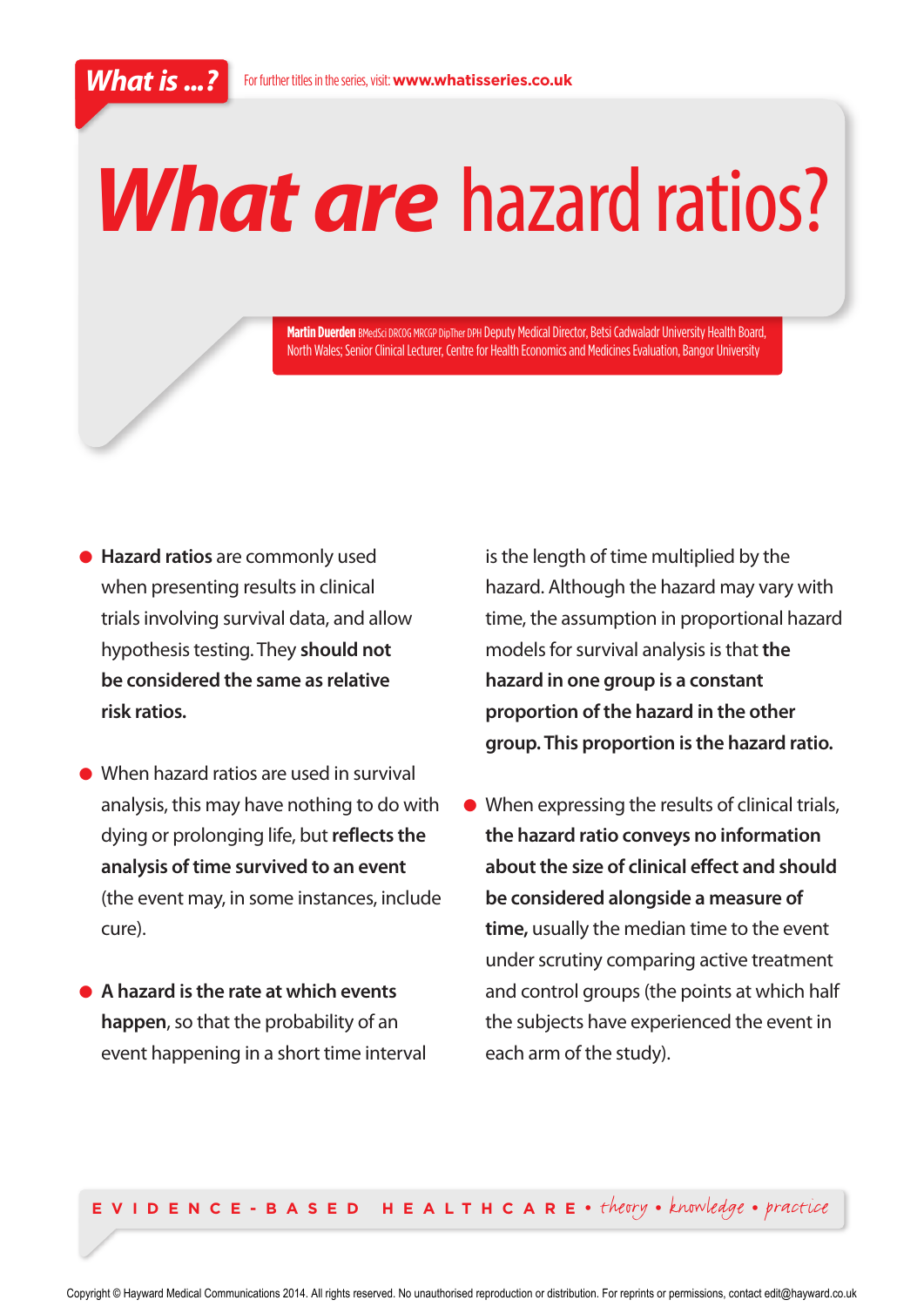

# *What is ...?* What are **hazard ratios?**

### **Defining a hazard ratio**

The hazard ratio is an expression of the hazard or chance of events occurring in the treatment arm as a ratio of the hazard of the events occurring in the control arm. The term hazard ratio is often used interchangeably with the term relative risk ratio to describe results in clinical trials. This is not strictly correct as there are subtle and important differences. It is useful to understand the meaning of the term and also be able to identify when it is used appropriately. Hazard ratios are increasingly used to express effects in studies comparing treatments when statistics which describe time-to-event or survival analyses are used. In most recent trial publications these have largely replaced direct comparisons of number of events (or 'rates') after a specific point in time, or at the end of a study, seen in tests such as the t-test.

For the technically minded, the hazard is usually denoted by *h(t)* and is the probability that an individual who is under observation at a time t has an event at that time. It represents the instantaneous event rate for an individual who has already survived to time *t*.

Suppose that *k* patients have events in the period of follow-up at distinct times,  $t_{_1} < t_{_2} < t_{_3}$  $<$ t<sub>4</sub> $<$ t<sub>5</sub> $<$ ... $<$ t<sub>k</sub>. As events are assumed to occur independently of one another, the probabilities of surviving from one interval to the next may be multiplied together to give the cumulative survival probability. The probability of being alive at time *t j , S(tj ),* is calculated from the probability of being alive at  $t_j$  – <sub>1</sub>, S( $t_j$  – <sub>1</sub>), the number of patients alive just before *t j , nj* , and the number of events at *t j , dj* (Equation 1).<sup>1</sup> In this equation  $t_o$ =0 and *S*(0)=1.<sup>1</sup>

#### **Equation 1.<sup>1</sup>**

$$
S(t_j) = S(t_{j-1}) \left( 1 - \frac{d_j}{n_j} \right)
$$

There is a clearly defined relationship between *S(t)* and *h(t)*, which is given by the following calculus formula (Equation 2).<sup>1</sup>

#### **Equation 2.<sup>1</sup>**

$$
h(t) = -\frac{d}{dt} [\log S(t)].
$$

The hazard *h(t)* can be used for further statistical analysis, nowadays nearly always using computers. The hazard ratio can be calculated to compare groups and, strictly speaking, is the effect on the hazard of differences or 'covariates' (for example, drug treatment or control), as estimated by regression models which treat the logarithm of the hazard rate as a function of a baseline hazard, *h0 (t)*. One method, the Cox model, is the most commonly used multivariate approach for analysing survival time data in medical research. It is based on an assumption that the hazards remain proportionately constant and it is more correctly called the Cox proportional hazards model. Mathematically, the Cox model is expressed by the following equation (Equation 3).2

#### **Equation 3.<sup>2</sup>**

$$
h(t) = h_{0}(t) \times \exp\{b_{1}x_{1} + b_{2}x_{2} + \cdots + b_{p}x_{p}\}\
$$

In this equation, the hazard function *h(t)* is dependent on, or determined by, a set of *p* covariates *(x1, x2, ..., xp)*, whose impact is measured by the size of the respective coefficients *(b1, b2, ..., bp)*.

Hopefully the following dialogue will make these concepts more accessible for most of us, who have more rudimentary mathematical skills.

#### **Distinction from relative risk**

In contrast to the hazard ratio, the relative risk ratio is a measure of how many events have occurred in a study expressed as a ratio of the proportion of events occurring in the treatment group compared with that in the control group. It is usually calculated at the end of the study and is quoted as having occurred over the average or median duration of the trial. One pitfall in therapeutic trials is picking a point in time to express the relative risk ratio of an event. This can be misleading as it could be used to select the point in time at which there was greatest separation between the treatment and the comparator arms. It should only be calculated at the end of the clinical trial, and the point at which the trial ends or is halted should be prespecified (rather than chosen selectively after looking at the results!). Using survival data and hazard ratios goes some way to preventing this type of selectivity (Box 1).3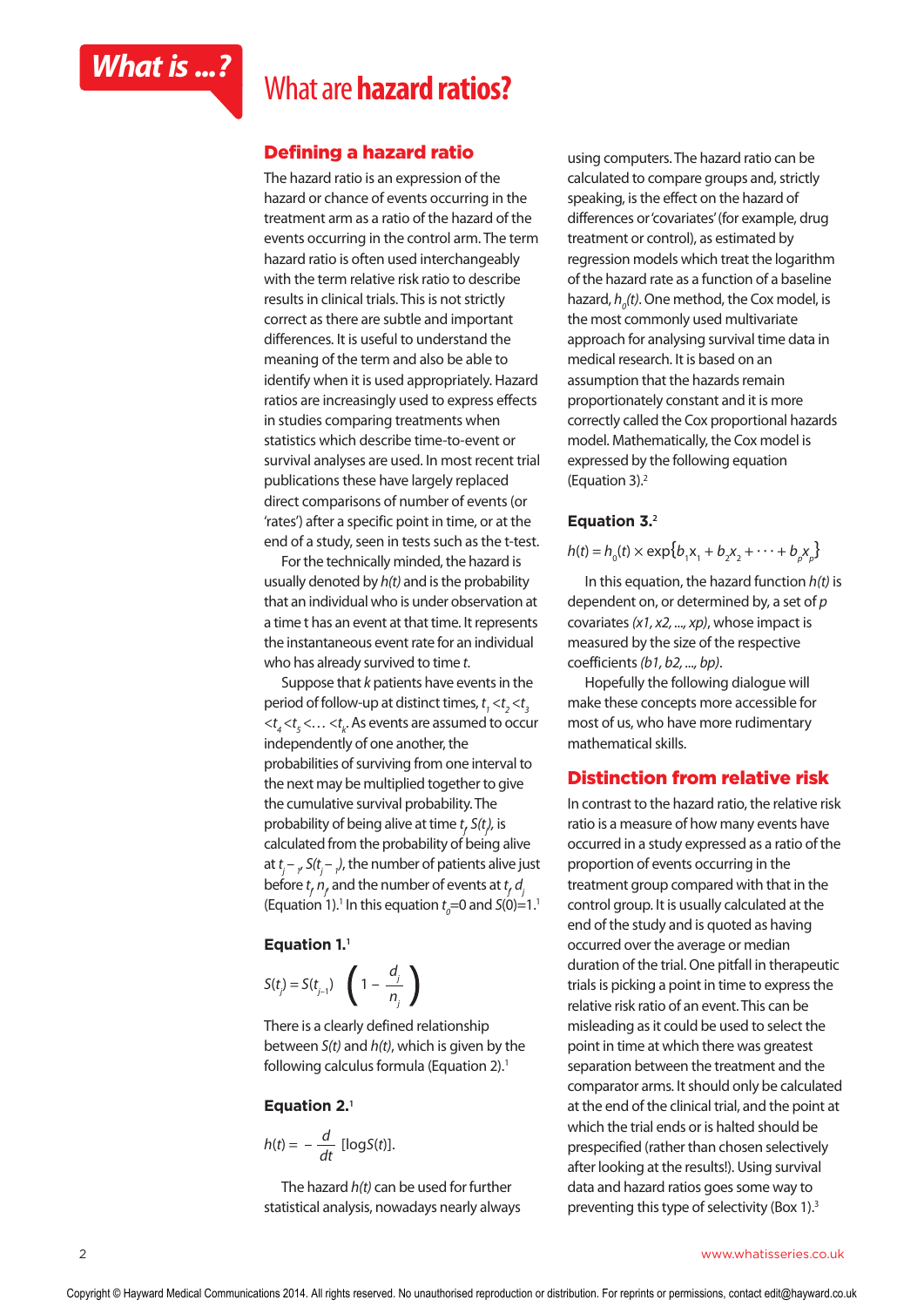

In a trial comparing blood pressure reductions caused by two drugs, it is assumed that the changes in blood pressure of the subjects caused by the different drugs are

normally distributed (this is 'the sample' from a population). Calculations to determine whether the differences between the interventions are statistically different (the probability of the difference having occurred by chance) are based on statistical methods which can be applied to continuous variables.

The mean of the blood pressure differences are calculated, and the variance (and standard deviation) or range of blood pressure changes can also be deduced. Using these measures a statistical test such as a Student's t-test or analysis of variance (ANOVA)<sup>3</sup> can be carried out to determine the probability of the differences observed having occurred by chance. Conventionally it is accepted that if this probability is less than 0.05 (p<0.05) then the differences are statistically significant and the null hypothesis can be rejected – the treatments are not the same.

#### **Aspirin and mortality**

In a trial designed to observe whether aspirin reduces mortality, patients who had sustained a myocardial infarction are randomised to aspirin or to placebo. After several years have elapsed, the number who have died in each treatment group is analysed and compared. The question to be answered here is whether there is a relationship between aspirin use and the risk of a patient dying, or whether the aspirin does not affect mortality (the null hypothesis). One way to determine this is using tests on categorical data (either the patient dies or does not).

In this example the Chi-squared test of association<sup>3</sup> can be used to determine whether to reject the null hypothesis of no association. The results show that the proportion of patients given aspirin who die is less than the proportion that dies when given placebo. If the Chi-squared test gives a p-value of <0.05, then it is unlikely that this result has occurred by chance.

#### **Statins and cardiovascular events**

In a trial examining whether a statin prevents a cardiovascular event in patients who have been admitted to hospital with unstable angina, patients are randomised to the statin or to placebo on admission. In this instance the focus of the study is examining the time between randomisation and a subsequent event. It is unlikely that these times are normally distributed. In this type of trial it is better, and possibly more ethical, if the study does not wait until events have occurred in all subjects. Also, some patients may leave the study early and become lost to follow-up, so that the only information available regarding these patients will be that they were still without a further event at the last follow-up.

In this instance, it is preferred to analyse the data using a survival method such as Kaplan–Meier analysis.<sup>3</sup> The basic idea is that the trial is split up into distinct time intervals. In each time interval the probability of 'surviving' that time interval without an event is calculated and these probabilities are multiplied to give the probability of 'survival' up to a given time point. Survival probability curves are plotted for those given the statin and those given placebo and the hazard ratio between these survival curves is calculated. The p-value for this hazard ratio is <0.05, so it is unlikely that this difference in time to an event has occurred by chance and, therefore, it is decided that statins do prevent and delay cardiovascular morbidity after admission for unstable angina.

**NB** In the second example it can be seen that time-to-event data could also have been used as in the third example. These days most studies of this nature are conducted this way. Analysing data like this provides the added benefit of collecting information that allows assessment not just of whether a treatment prevents events but also by how much the time an event is delayed by treatment.

#### **Box 1.** Examples of when to use survival data

www.whatisseries.co.uk 3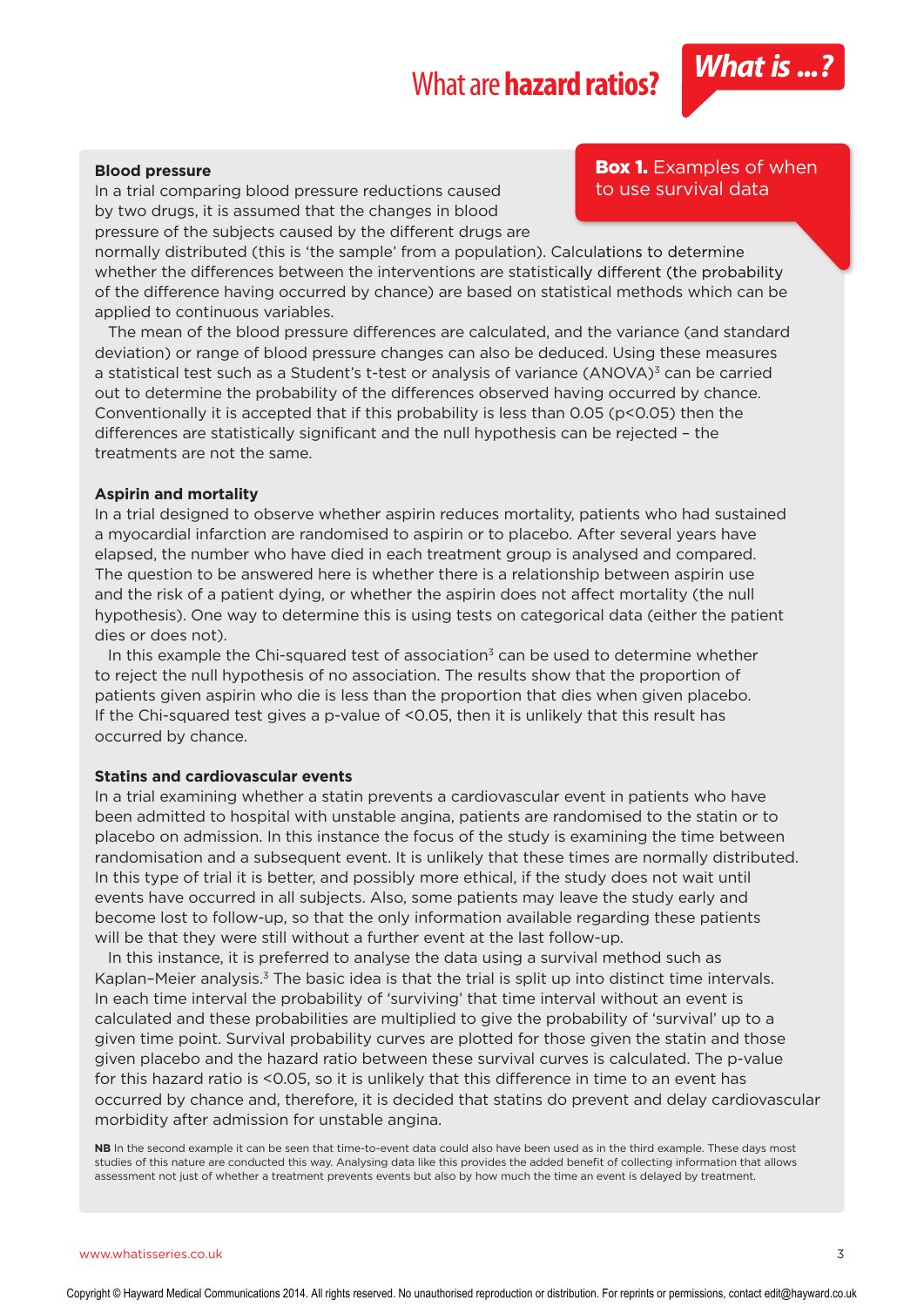

### **Survival data are not just about survival**

The term hazard ratio is commonly used in medical literature when describing survival data. It is important to realise that survival data are not just used to describe the number of people who survive or die over a period of time. These data are used in medical research and statistics to describe how many people can reach a certain point in time without experiencing a hazard or event, which may not be death (for example, having an acute myocardial infarction) – or, conversely, determining the number that do – and are a useful descriptor. In some clinical trials; for example, looking at antibiotic response, survival data might be used to observe events such as recovery or cure.

There are a number of other good reasons for using survival statistics. One reason is that time to an event is rarely normally distributed, which can make conventional parametric statistical methods difficult or inappropriate. A good example of this is the measurement of progressionfree survival time (or 'disease-free survival') in trials of cancer drugs; here the majority of events may occur quite early, possibly within months, but a few subjects have a prolonged remission and may not have progression of disease for some time; for example, a year or more.

#### **Survival and censoring**

Survival data can also be used to analyse clinical trials in which there are a high proportion of dropouts, either because of adverse events or due to other reasons such as low retention or 'compliance' in the trial. Such dropouts can be the cause of misleading results, can introduce bias and can make it difficult to fully understand the data. Survival analysis allows this information to be incorporated by the technique of censoring. It is unknown whether the person who drops out has an event or not. Censoring assumes that the subjects who drop out have the same hazard of an event as those that remain in the study. Usually this is a reasonable assumption, but on rare occasions it can also be misleading.

#### **How is a hazard ratio calculated?**

A hazard ratio is calculated from hazard rates, a precise description of a hazard rate is the 'conditional instantaneous event rate calculated as a function of time'. To understand this it helps to look at an example. If a group of 1,000 patients are given a treatment and in *month one*, 20 die; then the hazard rate for *month one* is 20/1,000. If in *month two*, 20 die; the hazard rate for *month two* is 20/980 and so on. In this case the hazard rate is the number of patients dying divided by the number still alive at the start of that interval.

By looking at the hazard rate over small increments of time (giving an approximation of the instantaneous event rate) it is possible to compare the rate with the rate occurring in another group of patients given an alternative treatment, ideally within a randomised controlled trial. At different points in time the ratio of the hazard rates can be calculated. If the pattern of events is similar in each group it can be assumed that this ratio remains constant. Thus, the hazard ratio is the ratio of the hazard rates; that is, a ratio of the rate at which patients in the two groups are experiencing events. The log-rank test, which is often used for statistical analysis in these cases, tests the null hypothesis that this ratio is 1 (event hazard rates are the same).

To understand this further, as stated, a hazard ratio of 1 corresponds to equal treatments, a hazard ratio of 2 implies that at any time twice as many patients in the active group are having an event proportionately compared with the comparator group. A hazard ratio of 0.5 means that half as many patients in the active group have an event at any point in time compared with placebo, again proportionately.

#### **Proportional hazards – not always the case**

In many cases this assumption of 'proportional hazards' holds, but in some situations this may not be true. In Figure 1a, the assumption looks valid and the two hazard rates display the same basic attributes so that although the hazard rates are themselves not constant over time, a reasonable assumption would be that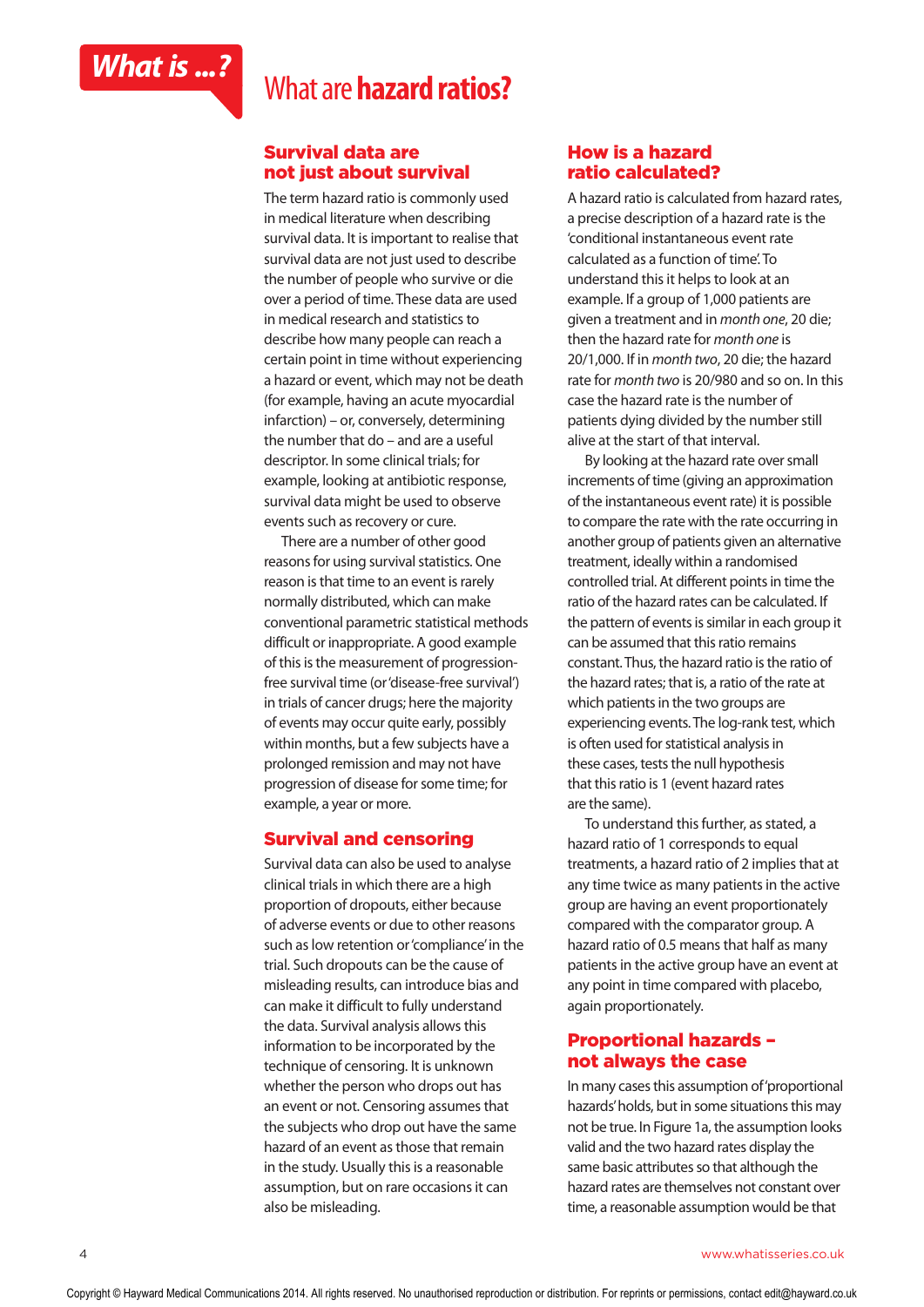



their ratio is approximately constant. This does not follow in Figure 1b, which demonstrates a reason why the proportional hazard assumption can go astray: the short-term benefit of an active treatment does not maintain an effect in the longer term. For example, with some cancer treatments, such as interferon alfa in renal cell cancer, the effect of the active treatment is to create halting of tumour growth so that the event (progression of disease) in the active group is less than in the placebo group. However, after a period of time the event rate in the active group begins catch up with the event rate in the placebo group, as the disease escapes control.

### **A hazard ratio of 2 – not twice as fast**

A hazard ratio of 2 could be misinterpreted by some as showing that patients in the placebo group progressed twice as fast as those in the control group. This is analogous to a relative risk of 2 doubling an event rate. Following this logic a misunderstanding would be to think that the median progression time was doubled by the treatment; that half as many

patients were likely to have progressed by a particular day or that the treatment group was likely to have progressed half as quickly as the control group. This is a common pitfall and is incorrect as the hazard rates can only be inferred in a probabilistic sense (using statistics based on probabilities) from the occurrence of events in a population of at-risk individuals during a follow-up time interval. The correct interpretation is that a hazard ratio of 2 means that treatment will cause the patient to progress more quickly, and that a treated patient who has not yet progressed by a certain time has twice the chance of having progressed at the next point in time compared with someone in the control group.

In this example, the hazard ratio should be thought of as the odds that a patient will progress more slowly with treatment. It is a term that does not reflect a time unit of the study. This difference between hazardbased and time-based measures has been described as the distinction between the odds of winning a race and the margin of victory. This is why a hazard ratio should be regarded as the measure which allows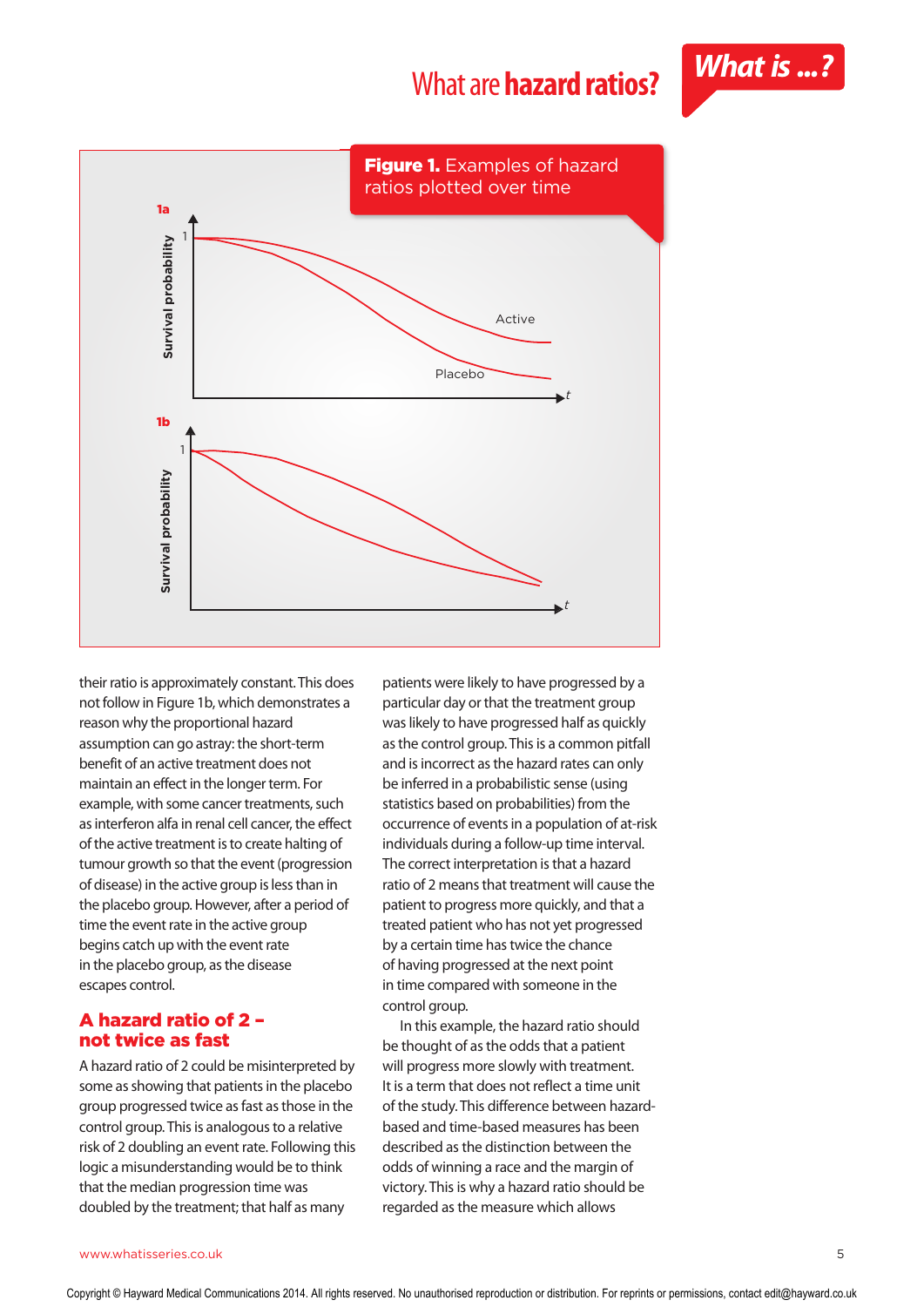



calculation for hypothesis testing, but it should be considered alongside a measure of time (and ideally while looking at survival curves on a graph) to describe the size of the treatment effect. In many survival analyses the best measure of time to consider is the median: the time at which 50% of participants will have experienced the event in question.

#### **An example: hazard ratios in a study of head and neck cancer**

An example of hazard ratios describing survival in a cancer study is shown in Figure 2 and Table 1.4 In this case, survival analysis is used to describe true survival in people with advanced head and neck cancer (a term used to describe squamous cell cancer of the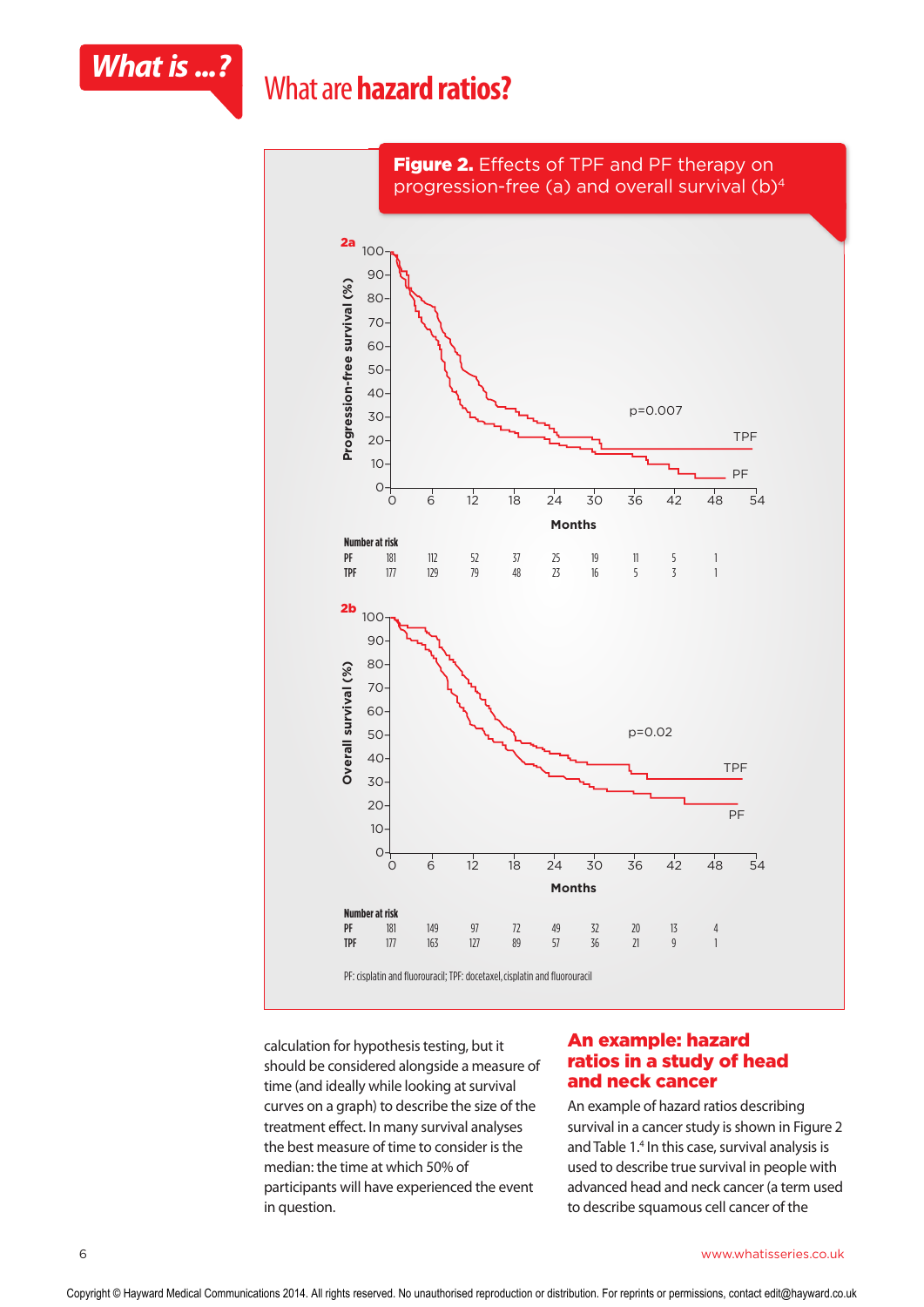## What are **hazard ratios?** *What is ...?*



throat, tongue, neck, sinus and so on). The safety and efficacy of types of 'induction chemotherapy' for patients with squamous cell carcinoma of the head and neck were evaluated, where induction chemotherapy is a treatment used in anticipation of radiotherapy. In this multicentre, randomised, Phase III, European study, 358 patients with previously untreated, unresectable, locally advanced stage III and IV tumours received either docetaxel, cisplatin and fluorouracil, or cisplatin and fluorouracil. Patients without further progression received radiotherapy within four to seven weeks. The primary endpoint, median *progression-free survival*, was significantly longer in the group receiving docetaxel, cisplatin and fluorouracil (11.0 months) than in the group receiving cisplatin and fluorouracil (8.2 months). The hazard ratio was 0.72 (95% confidence interval [CI] 0.57, 0.91; p=0.007). The median follow-up was 32.5 months.4

Figure 2b also shows a secondary endpoint, median *overall survival* (the point at which 50% of patients were still alive), which was significantly longer in the group receiving docetaxel, cisplatin and fluorouracil (18.8 months) than in the group receiving cisplatin and fluorouracil (14.5 months). The hazard ratio was 0.73 (95% CI 0.56, 0.94; p=0.02).

#### **Conclusion**

In conclusion, hazard ratios are commonly used in survival analysis to allow hypothesis testing. They are similar to, but not the same

#### **Table 1.** PF and TPF in unresectable head and neck cancer4

| <b>Variable</b>                                                                                                      | $PF(n=181)$            | TPF $(n=177)$          | <b>Hazard ratio</b><br>$(95%$ CI) | p-value  |
|----------------------------------------------------------------------------------------------------------------------|------------------------|------------------------|-----------------------------------|----------|
| Progression-free survival<br>Median duration – months<br>Rate $-$ %<br>At one year<br>At two years<br>At three years | 8.2<br>31<br>20<br>14  | 11.0<br>48<br>25<br>17 | 0.72(0.57, 0.91)                  | $0.007*$ |
| Overall survival<br>Median duration - months<br>Rate $-$ %<br>At one year<br>At two years<br>At three years          | 14.5<br>55<br>32<br>26 | 18.8<br>72<br>43<br>37 | 0.73(0.56, 0.94)                  | $0.02*$  |

\* The p-value was calculated with the use of an adjusted Cox proportional hazards model

CI: confidence interval; PF: cisplatin and fluorouracil; TPF: docetaxel, cisplatin and fluorouracil

as, relative risk ratios/reduction. As most clinical trials now use 'time to event' or survival methods of analysis, it is useful to be able to understand this distinction when reading these trials **●**

#### **References**

1. Clark TG, Bradburn MJ, Love SB, Altman DG. Survival analysis part I: basic concepts and first analyses. *Br J Cancer* 2003; **89:** 232–238. 2. Bradburn MJ, Clark TG, Love SB, Altman DG. Survival analysis part II: Multivariate data analysis – an introduction to concepts and methods. *Br J Cancer* 2003; **89:** 431–436.

3. Altman D. *Practical Statistics for Medical Research.* London: Chapman & Hall, 1991.

4. Vermorken JB, Remenar E, van Herpen C *et al*. Cisplatin, fluorouracil, and docetaxel in unresectable head and neck cancer. *N Engl J Med* 2007; **357:** 1695–1704.

#### **Further resources**

1. Spruance SL, Reid JE, Grace M, Samore M. Hazard ratio in clinical

trials. *Antimicrob Agents Chemother* 2004; **48:** 2787–2792. 2. Blagoev KB, Wilkerson J, Fojo T. Hazard ratios in cancer clinical trials

– a primer. *Nat Rev Clin Oncol* 2012; **9**: 178–183.

3. Shaneyfelt T. Interpreting Hazard Ratios. University of Alabama at Birmingham, 3 May 2013. www.youtube.com/watch?v=z1b2hFzXsrU (last accessed 1 April 2014)

4. Sedgwick P. Hazard ratios. *BMJ* 2011; **343**: d5918.